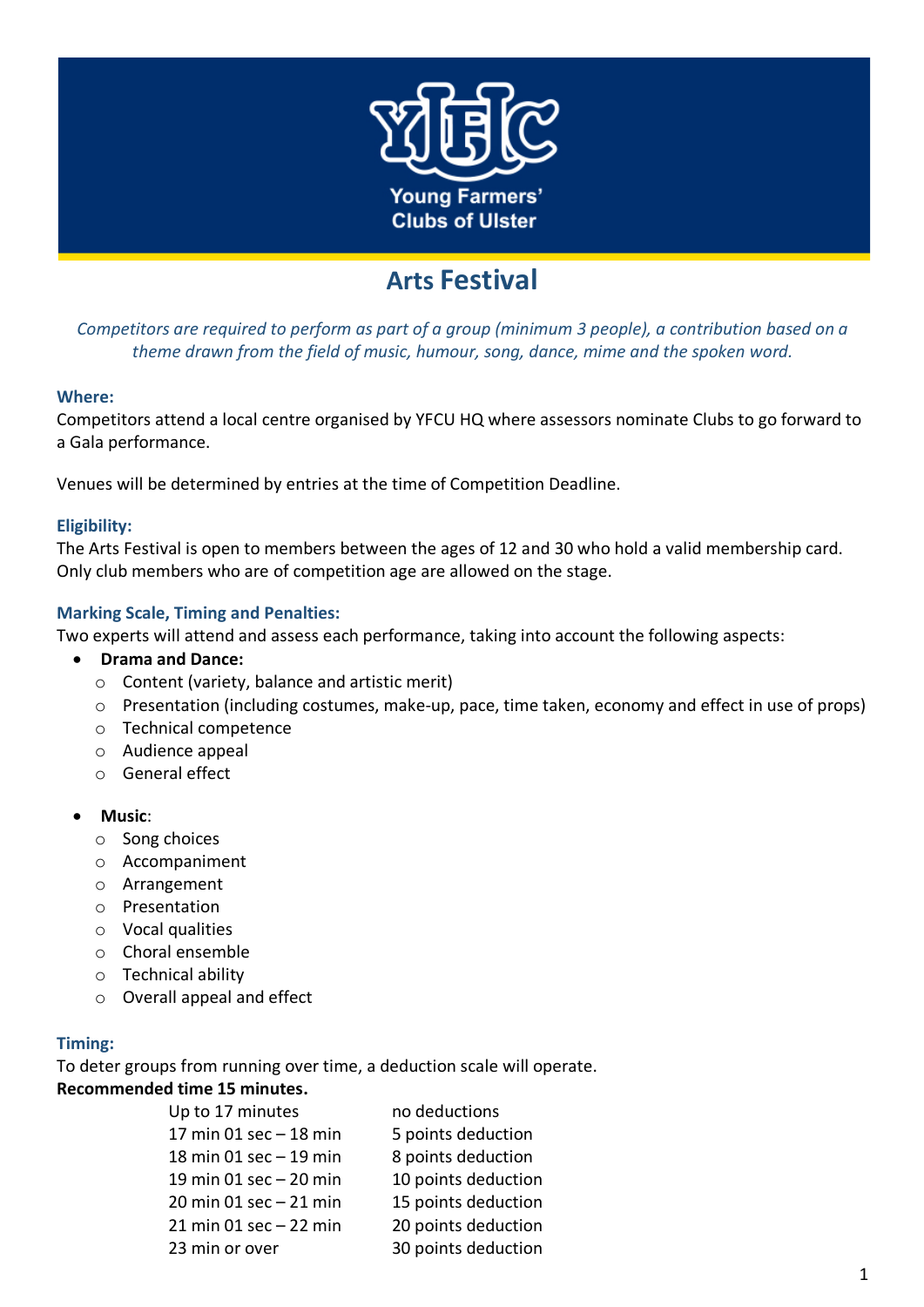

## **YFCU ARTS FESTIVAL**

# **MUSIC MARKING SCALE**

| <b>CLUB</b> | <b>CONTENT - 40 Overall</b><br>Song Choices - 20<br>Accompaniment - 10<br>Arrangement - 10 |              | <b>PRESENTATION - 50</b><br>Overall<br>Vocal qualities demonstrated - 15<br>Choral/Ensemble competence - 10<br>Technical Ability - 25 |              | <b>OVERALL</b><br>APPEAL/EFFECT<br>$\blacksquare$<br>10 |    | <b>TOTAL</b><br>100 | <b>PLACE</b> |
|-------------|--------------------------------------------------------------------------------------------|--------------|---------------------------------------------------------------------------------------------------------------------------------------|--------------|---------------------------------------------------------|----|---------------------|--------------|
|             |                                                                                            | 20           |                                                                                                                                       | 15           |                                                         | 10 |                     |              |
|             |                                                                                            | 10           |                                                                                                                                       | 10           |                                                         |    |                     |              |
|             |                                                                                            | 10           |                                                                                                                                       | 25           |                                                         |    |                     |              |
|             |                                                                                            | <b>TOTAL</b> |                                                                                                                                       | <b>TOTAL</b> |                                                         |    |                     |              |
|             |                                                                                            | 20           |                                                                                                                                       | 15           | 10                                                      |    |                     |              |
|             |                                                                                            | 10           |                                                                                                                                       | 10           |                                                         |    |                     |              |
|             |                                                                                            | 10           |                                                                                                                                       | 25           |                                                         |    |                     |              |
|             |                                                                                            | <b>TOTAL</b> |                                                                                                                                       | <b>TOTAL</b> |                                                         |    |                     |              |
|             |                                                                                            | 20           |                                                                                                                                       | 15           |                                                         | 10 |                     |              |
|             |                                                                                            | 10           |                                                                                                                                       | 10           |                                                         |    |                     |              |
|             |                                                                                            | 10           |                                                                                                                                       | 25           |                                                         |    |                     |              |
|             |                                                                                            | <b>TOTAL</b> |                                                                                                                                       | <b>TOTAL</b> |                                                         |    |                     |              |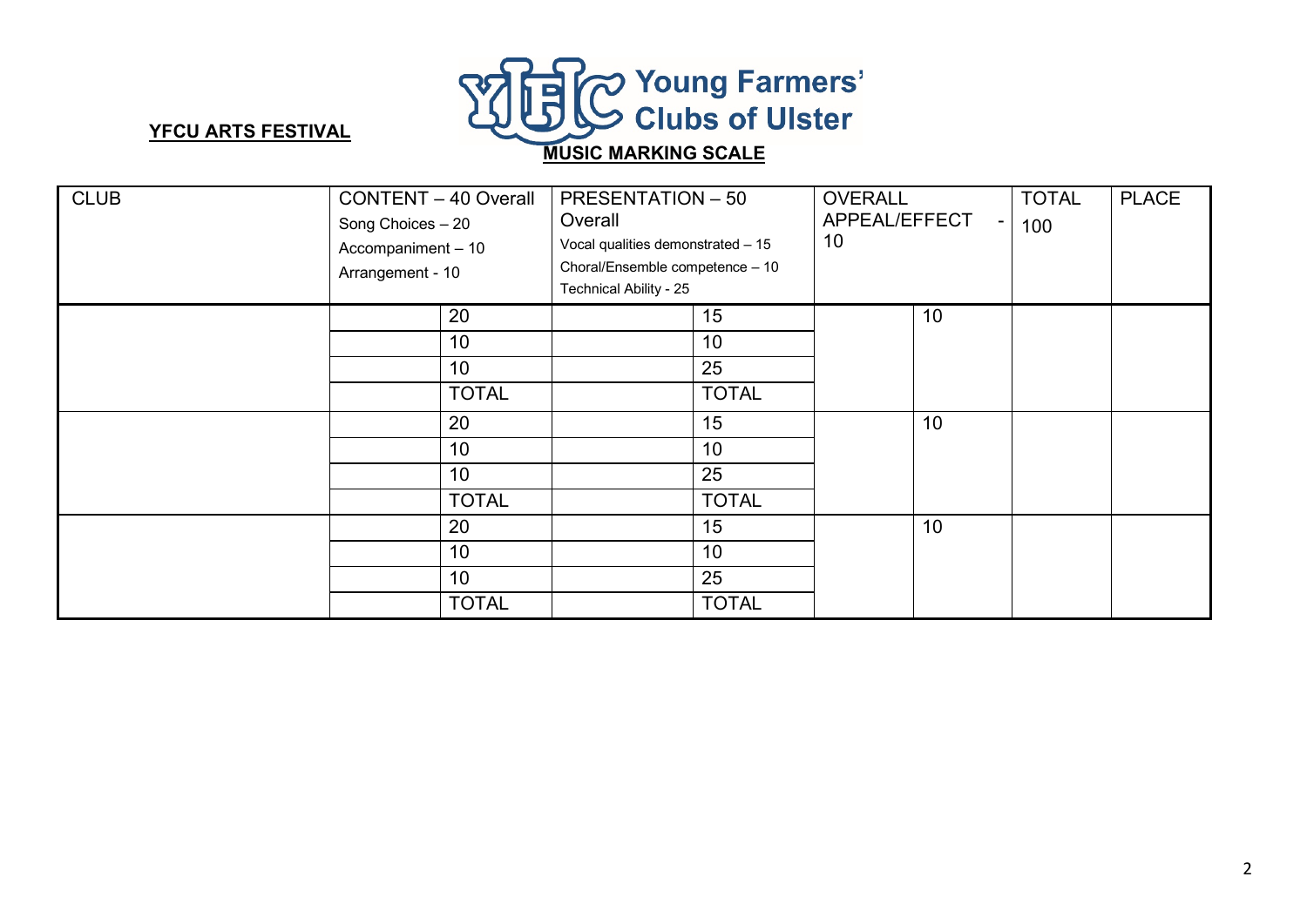

## **YFCU ARTS FESTIVAL DRAMA & DANCE MARKING SCALE**

| <b>CLUB</b> | <b>CONTENT</b><br>30 <sub>o</sub> | <b>PRESENTATIO</b><br>N<br>30 | <b>TECHNICAL</b><br><b>COMPETENCE</b><br>10 | <b>AUDIENCE</b><br><b>APPEAL</b><br>20 | <b>GENERAL EFFECT</b><br>10 | <b>TOTAL</b><br>100 | <b>PLACE</b> |
|-------------|-----------------------------------|-------------------------------|---------------------------------------------|----------------------------------------|-----------------------------|---------------------|--------------|
|             |                                   |                               |                                             |                                        |                             |                     |              |
|             |                                   |                               |                                             |                                        |                             |                     |              |
|             |                                   |                               |                                             |                                        |                             |                     |              |
|             |                                   |                               |                                             |                                        |                             |                     |              |
|             |                                   |                               |                                             |                                        |                             |                     |              |
|             |                                   |                               |                                             |                                        |                             |                     |              |
|             |                                   |                               |                                             |                                        |                             |                     |              |
|             |                                   |                               |                                             |                                        |                             |                     |              |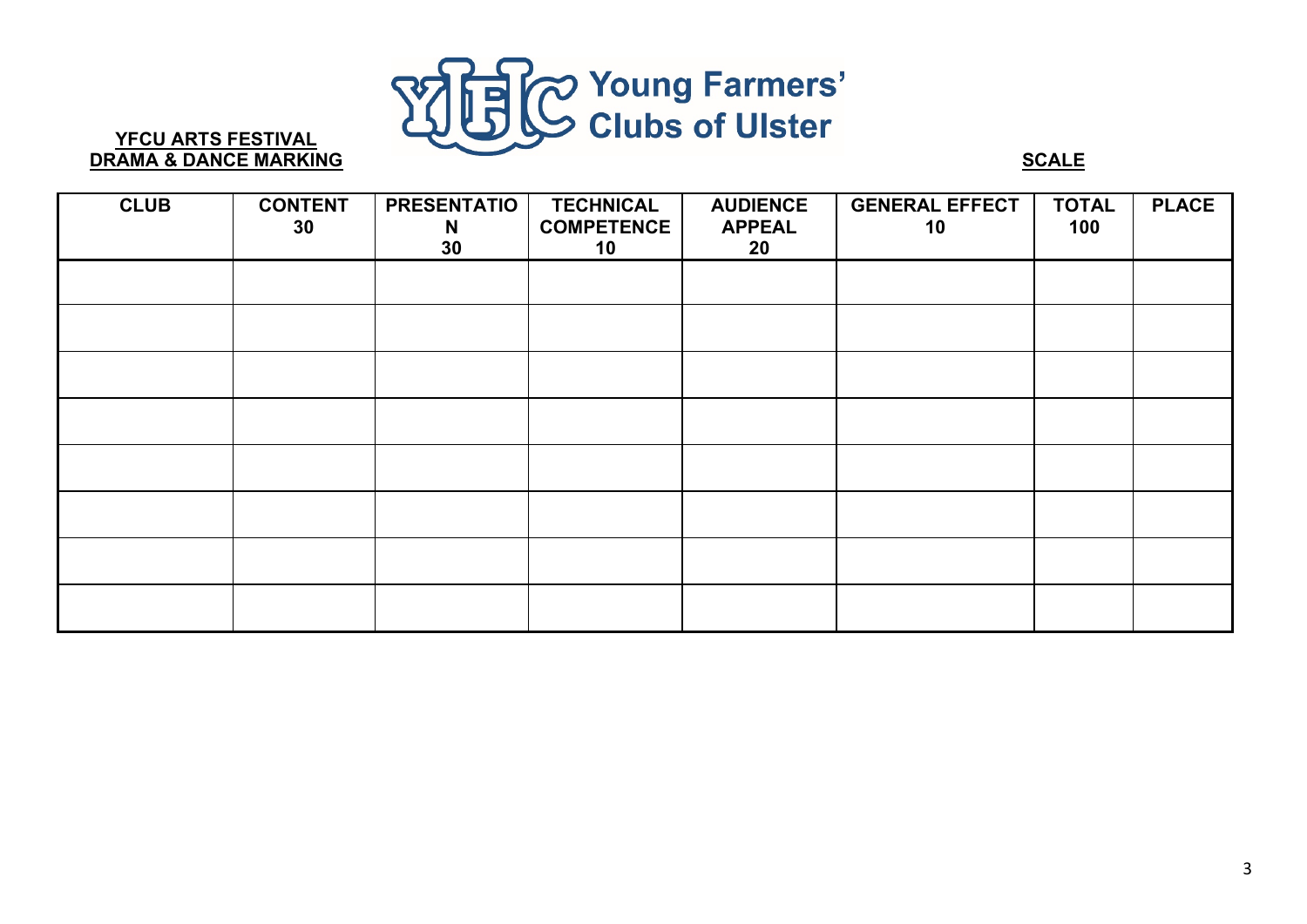#### ARTS FESTIVAL

#### **Closing Date:**

The closing date for entries will be published by YFCU HQ.

#### **Proficiencies:**

Proficiencies of merit are awarded to all cast, plus a maximum of 5 backstage. Members who perform as pianists or accompanists will receive a Certificate of Distinction.

#### **Prizes:**

NFU Mutual certificates will be awarded for contributions of Outstanding Merit and a Certificate of Distinction will be awarded to members who are instrumental accompanists.

Additional awards will be given at the adjudicator's discretion to those members whose Club have not made final selection.

#### **Discipline:**

Appoint one person in the Club who will be responsible for their Club members' behaviour during the Festival. They will be responsible on vacating the dressing room and ensuring that it is left in proper order and condition.

Noise while waiting to go on stage will not be tolerated and litter in any form is unacceptable.

#### **Protests:**

See Protests in General Rules Section.

#### **Additional information:**

Contributions should be based on quality material drawn from the fields of humour, music, song, dance, mime and the spoken word (storytelling, poetry, prose readings, short sketches but excluding plays).

Clubs should refrain from using inappropriate material that may cause offence.

Scenery, hand and other props (e.g. chairs, tables, etc.) may be used so long as:

- 1. they are provided by the Club
- 2. the scene can be set in 4 minutes
- 3. the stage can be cleared in 1 minute

The reason is twofold:

- 1. consideration for the audience
- 2. to encourage planning, speed, teamwork and effective and artistic use of the simplest materials.

There will be no official accompanist.

Each Club is required to provide a lighting plot and while every effort will be made to meet the lighting requirements of the Club, no responsibility can be accepted by the Association if the stage electrician cannot do so.